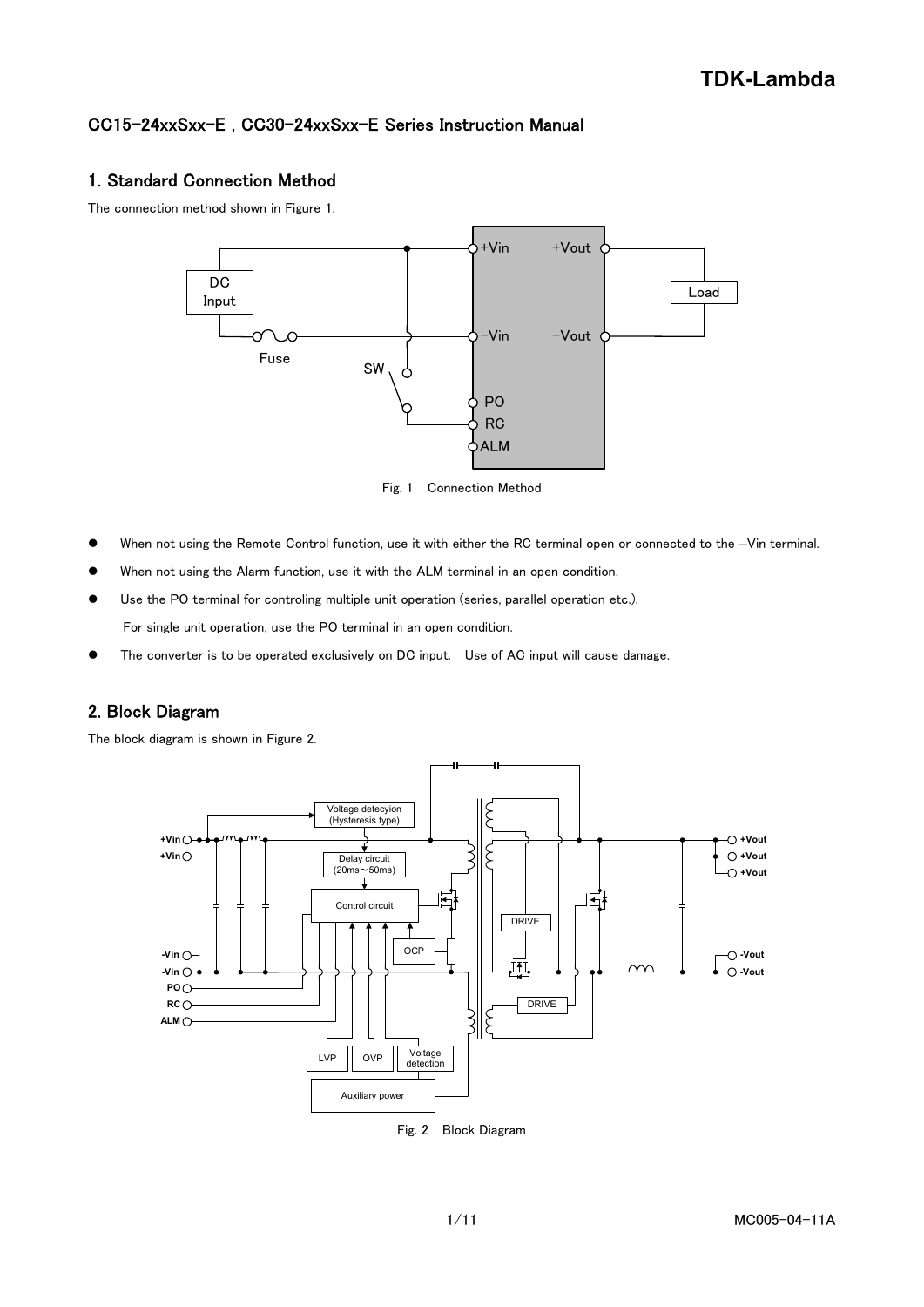# 3. Input / Output Line Connection

### 3-1 Fuse

Because there is no built-in fuse, use an external fuse in accordance with Table 3-1.

In addition, when supplying input voltage from one DC power supply to multiple DC/DC converters,

attach a fast breaking fuse to the input of each converter upon use.

- Put the fuse on the +Vin side when the –Vin side is used for GND, and on the -Vin side when the +Vin side is used for GND.
- When a fuse breaks, the Alarm Signal does not operate.

| Table 3-1 Recommended Fuse Capacity |
|-------------------------------------|
|-------------------------------------|

| Converter Type       | $CC15-24xxSxx-E$ | $CC30-24xxSxx-E$ |
|----------------------|------------------|------------------|
| <b>Fuse Capacity</b> |                  |                  |

#### 3-2 Input Side External Capacitor

This converter is equipped with a capacitor on the input side and does not need an external capacitor to be attached to the input terminal side when the length of the line connection from the DC power source is short (less than 1 meter is estimated). However, when the line to the input terminal is long, or when the inductance increases, operation may become unstable, therefore insert external capacitor Cin between the +Vin and –Vin terminals.



Fig. 3-2-1 Cin is necessary when an inductance filter is inserted in the input line.



Fig. 3-2-2 Cin is necessary when the input line is long.

|  | Table 3-2 Recommended External Capacitor Cin Values |  |  |
|--|-----------------------------------------------------|--|--|
|--|-----------------------------------------------------|--|--|

| Converter Type        | $CC15-24xxSxx-E$ | $CC30-24xxSxx-E$ |
|-----------------------|------------------|------------------|
| Recommended Cin Value | 33 µ F           | 68 $\mu$ F       |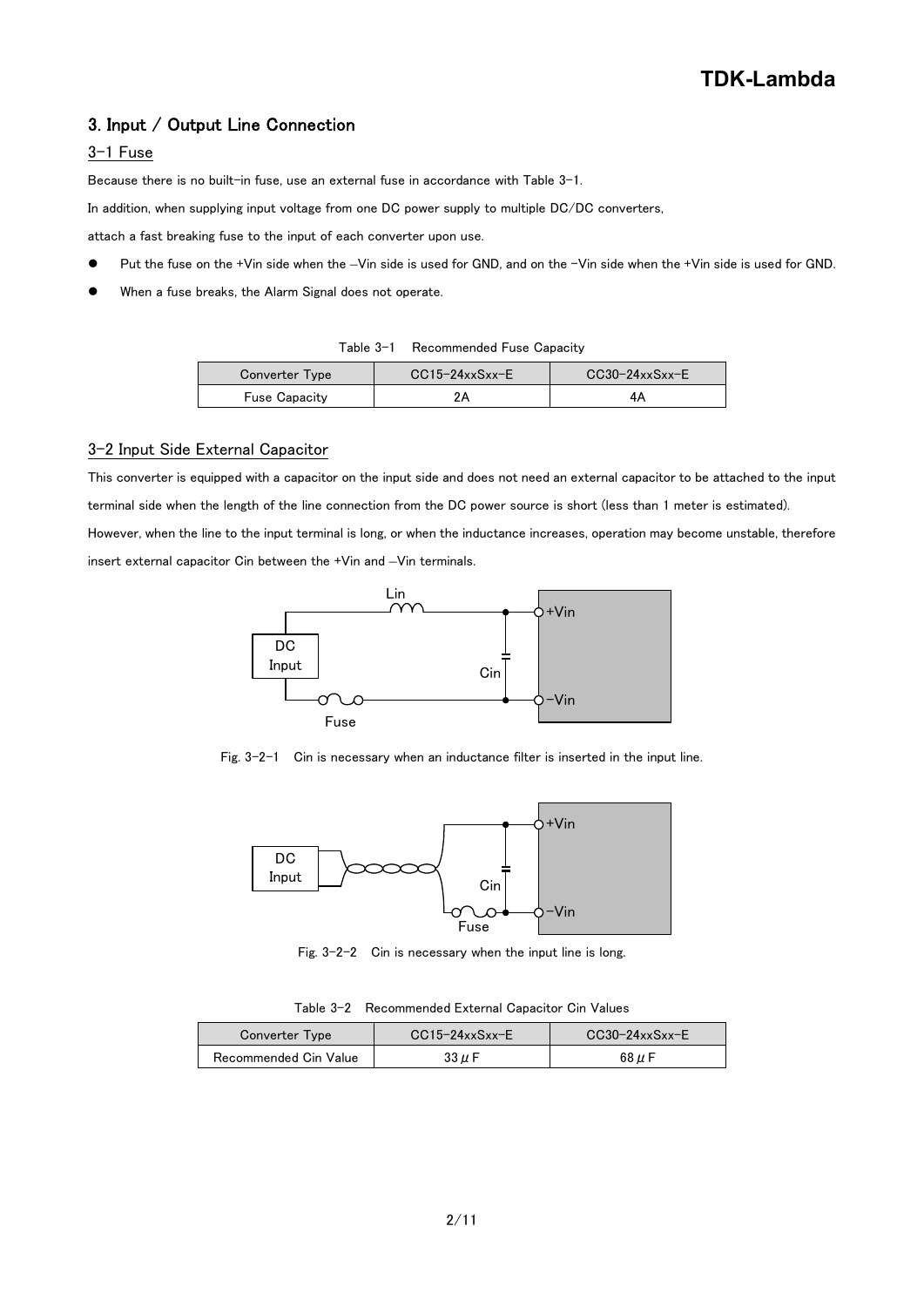#### 3-3 Input Ripple Noise Voltage Reduction (Noise Terminal Voltage Reduction)

This converter has a built-in input filter circuit, in addition, by connecting an input filter as shown in Figure 3-3, input ripple noise voltage (noise terminal voltage) can be decreased.



Fig. 3-3 Connection Diagram for Input Ripple Noise Reduction Filter

#### 3-4 Prevention of Reverse Connection

This converter does not have a protection circuit to protect against an input voltage reverse polarity connection. Damage may occur if reverse polarity voltage is applied to the input terminal. When the possibility of the application of reverse polarity voltage exits, attach an external protection circuit as shown in Figure 3-4.



Fig. 3-4 Reverse Connection Prevention Circuit

# 3-5 Output Side External Capacitor

When connecting a pulse load to this converter, connect capacitor Cout between the +Vout and –Vout terminals.



Fig. 3-5 Output Side External Capacitor Connection Method

|  | Table 3-5 Recommended External Capacitor Cout Values |  |  |
|--|------------------------------------------------------|--|--|
|--|------------------------------------------------------|--|--|

|                        | $CCxx-2403Sxx-E$       | $CCxx-2412Sxx-F$                 |
|------------------------|------------------------|----------------------------------|
| Converter Type         | $CCxx-2405Sxx-E$       | $CCxx-2415Sxx-F$                 |
|                        | (3.3V/5.0V 出力)         | (12V/15V 出力)                     |
| Recommended Cout Value | $22 \sim 4700 \,\mu F$ | $0.1 \sim 2200 \,\mu \,\text{F}$ |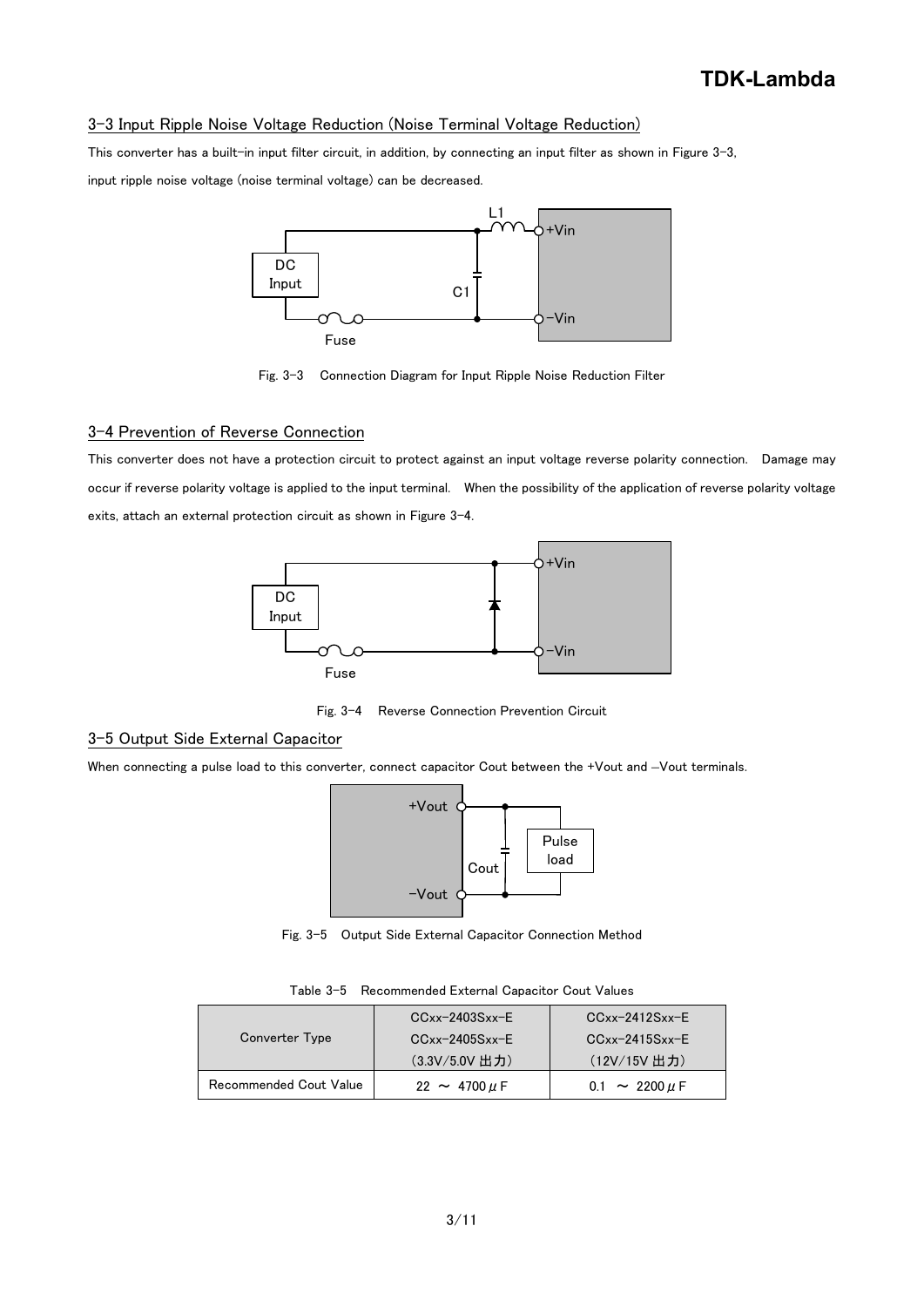# **TDK-Lambda**

#### 3-6 Output Ripple Noise Voltage Measurement Method

When measuring the output ripple noise voltage of this converter, the value differs greatly, depending on the measurement method. Measurement is to be made close to the output terminal, do not make a loop when connecting the probe in order to avoid picking up magnetic flux. Also, note that the measured value will vary greatly as a result of the frequency band of the ripple voltmeter or oscilloscope used for measuring. The TDK ripple noise measurement is made according to the method shown in Figure 3-6.



Fig. 3-6 Ripple Noise Voltage Measurement Circuit

【Caution when Adding External Capacitor Cout】

External capacitor Cout may influence the output ripple voltage by the ESR and ESL and inductance of the wiring. In particular, caution is required if low ESR ceramic capacitors, etc. are connected, resonance will occur between the capacitor and the wiring inductance and the ripple component may increase.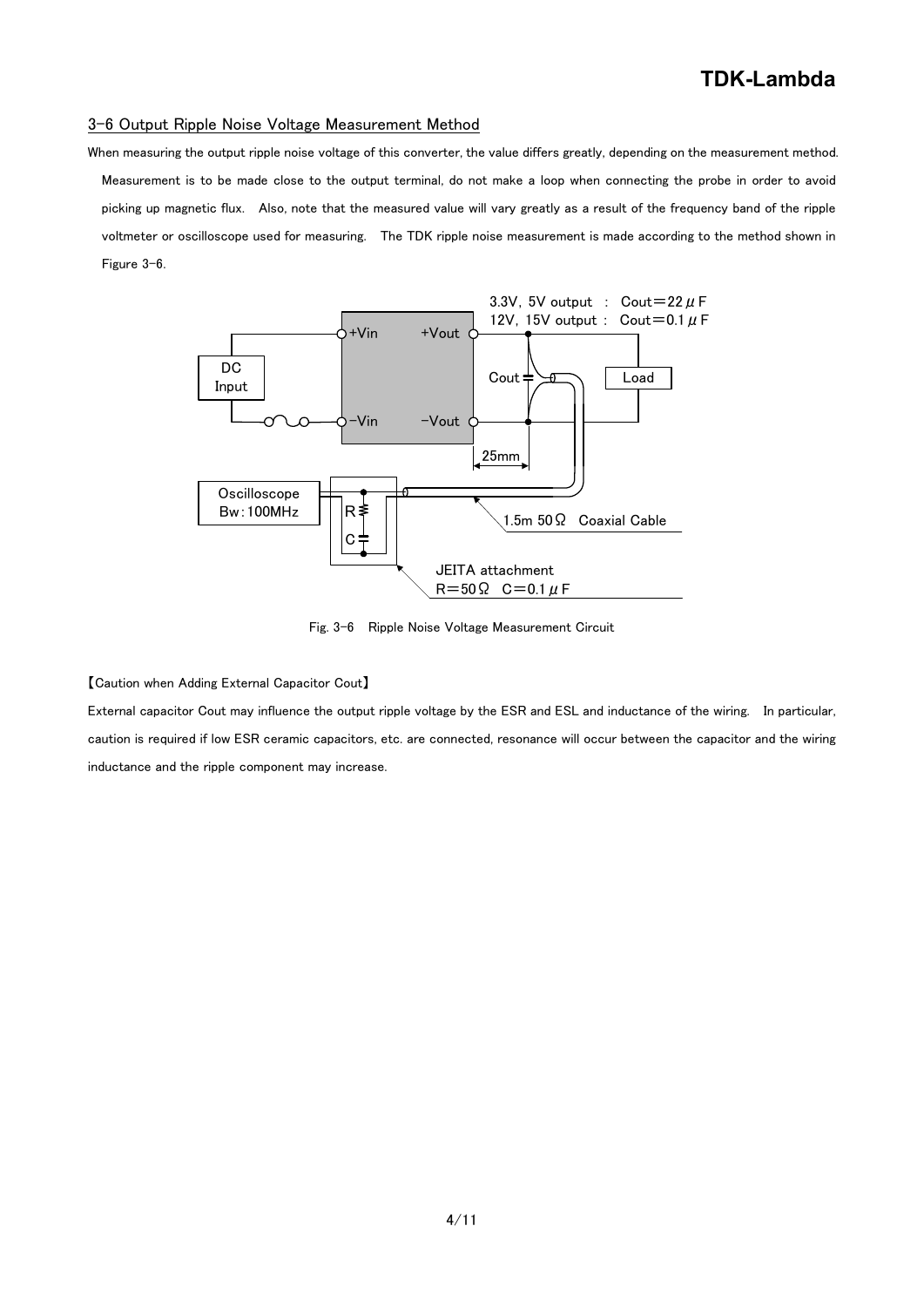# 4. Terminal Function / Protection Function / Series Connection・Parallel Connection

#### 4-1 Remote Control (RC Terminal)

When the input voltage is in an ON condition, the RC terminal can be used to control output ON/OFF.

When not using the Remote Control function, either open the RC terminal or connect it to the –Vin terminal.

We recommend connection to the -Vin terminal in order to prevent malfunction caused by noise.

|       | <b>RC Terminal Voltage</b> |          |                  |
|-------|----------------------------|----------|------------------|
| Logic | Min. $[V]$                 | Max. [V] | Output Condition |
|       | U                          | l.2      |                  |
| Level | Open<br>or                 |          | <b>ON</b>        |
| Level | 10                         | $+V$ in  | <b>OFF</b>       |
|       |                            |          |                  |

Table 4-1-1 RC Terminal Specifications

※ When the –Vin terminal is used for GND.

- If the RC terminal is set at L Level or open condition, the output is ON.
- If the RC terminal is set at H Level, the output is OFF.
- When the converter is in a latch stop condition because of a protection function, after removing the abnormal factor, use the Remote Control to turn the output OFF, then turn ON after the lapse of 1 second minimum for recovery to occur.



Fig. 4-1-1 RC Terminal Connection Method 1 Fig. 4-1-2 RC Terminal Connection Method 2



Table 4-1-2 Recommended Value of External Resistor R1 when using the RC Terminal

| Converter Type           | $CCxx-24xxSxx-E$ |
|--------------------------|------------------|
| R1 Recommended Value     | 22k $\Omega$     |
| R <sub>2</sub> (Typical) | 91k $\Omega$     |
| R3 (Typical)             | 15k Q            |

When a connection method as shown in Fig. 4-1-1 is used, and if capacitance exists between the +Vin and RC terminals, there is the possibility of the RC terminal voltage becoming unstable because of the capacitance in the case when the input voltage is changed suddenly (it becomes a factor causing malfunction). In that case, we recommend the connection method shown in Fig. 4-1-2. In addition, the rating of the external transistor used is as follows: Vce: greater than the Vin, Ic: minimum 10mA.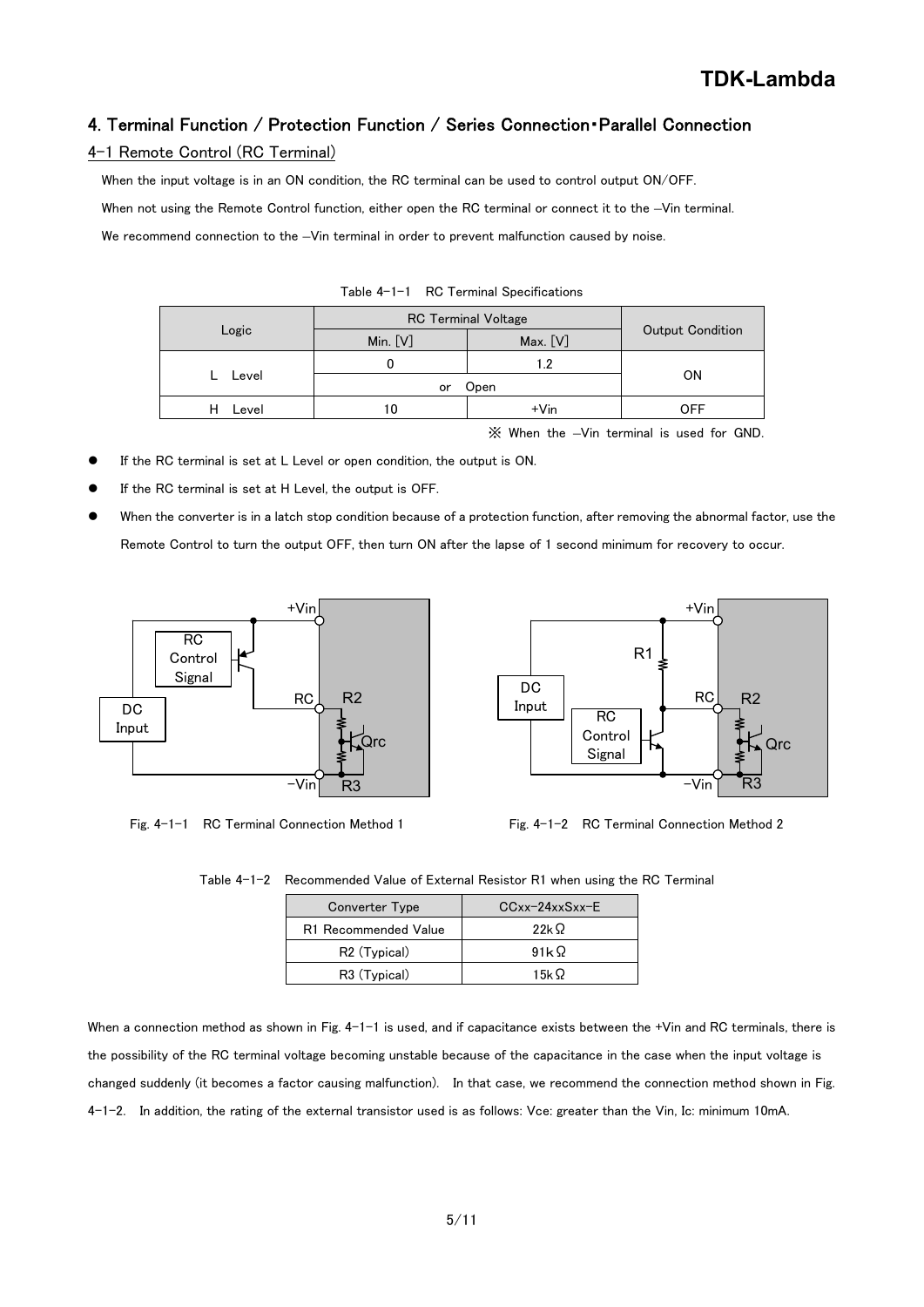#### 4-2 Alarm (ALM Terminal)

By means of the ALM terminal the presence / absence of an abnormal state can be monitored.

When not using the alarm output function, set the ALM terminal in the open condition.



Fig. 4-2 Alarm Terminal Internal Circuit

- When the output turns OFF as a result of over-current protection, low-voltage protection, over-voltage protection, the Alarm Signal will operate. At that time, the ALM terminal voltage is L level (the –Vin terminal is 0.3V or less).
- When multiple units are operated in series or in parallel, etc., and the ALM terminals are connected together, when an abnormality occurs and the alarm signal operates in 1 unit, the other connected units can be stopped.
- Converters having different output voltages can be connected. (This applies only to converters belonging to this series).
- Use the ALM terminal at a maximum sink current of 10mA.
- The maximum number of units to which the ALM terminal can be connected is 20 units.

#### 4-3 Simultaneous Start-Up / Stop (PO Terminal)

By means of the PO terminal, the start-up / stop timing of multiple converter units can be synchronized.

To do so, connect the PO terminals to each other.

When not using the simultaneous start-up / stop function, set the PO terminal in the open position.

- Converters having different output voltages can be connected. (This applies only to converters belonging to this series).
- The maximum number of units to which the PO terminal can be connected is 20 units.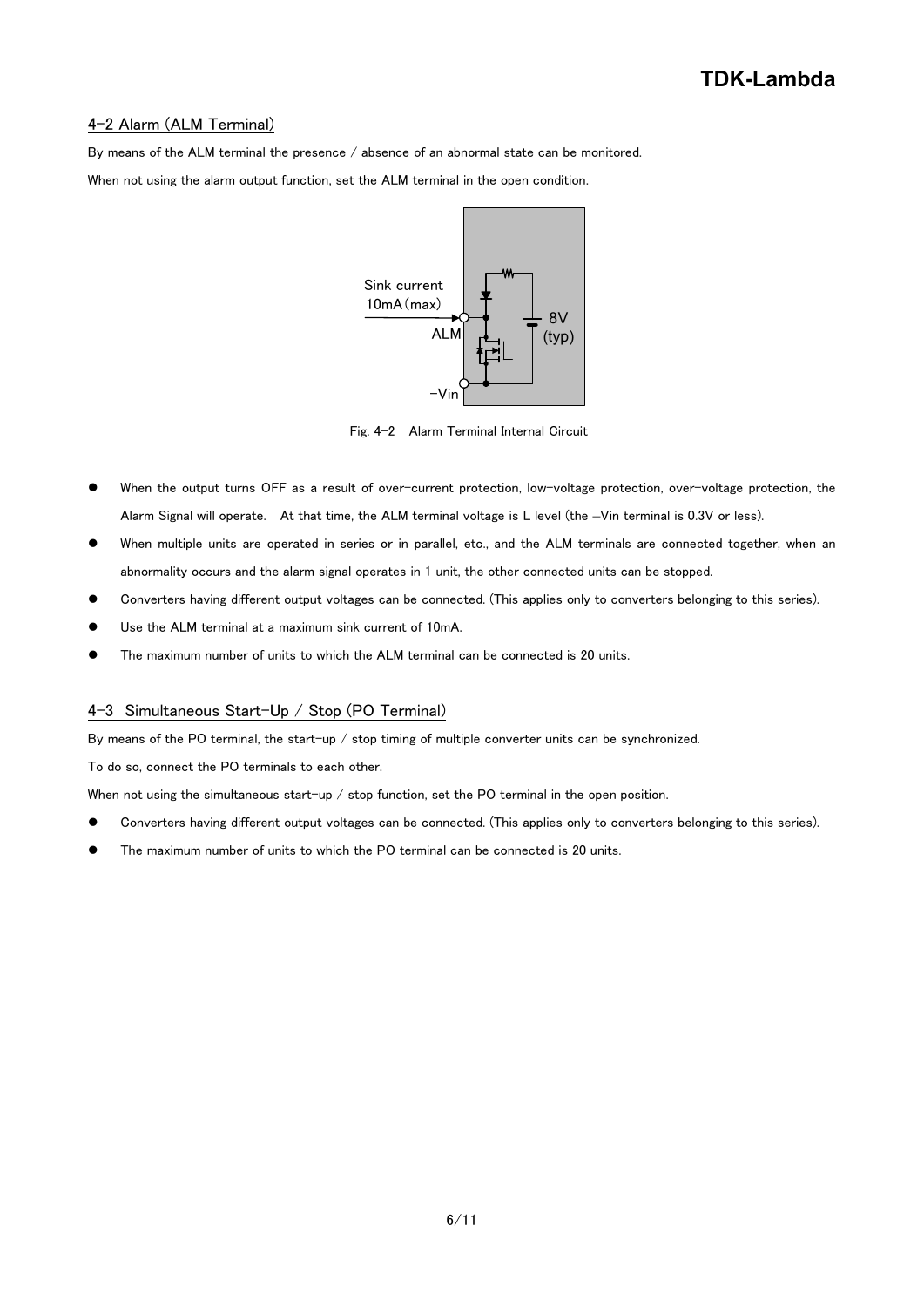#### 4-4 Over-Current Protection (OCP) & Low-Voltage Protection (LVP)

These converters are equipped with built-in over-current protection and low-voltage protection circuits.

- When the output current exceeds the over-current setting point the over-current protection circuit operates and the output voltage begins to fall. When the output voltage falls below 90% of the rated voltage, the low-voltage protection circuit operates and shuts down the output.
- There is a time lag of approx. 100 ms from the time the LVP circuit detects an abnormality until the output is shut down.
- When the output shuts down, the Alarm signal operates.
- When the output shuts down and operation stops, after the cause of the over-current or low-voltage is removed, recovery can be achieved either by restarting the input power source or by using the remote control function.

### 4-5 Over-Voltage Protection

These converters are equipped with a built-in over-voltage protection circuit.

- When the output voltage becomes 115%~145% of the rated voltage, the over-voltage protection circuit operates.
- When the output current is less than 50% of the rated current, depending on the failure mode, operation at voltage exceeding the upper limit may occur.
- When the output shuts down, the Alarm signal operates.
- When the output shuts down and operation stops, after the cause of the over-current or low-voltage is removed, recovery can be achieved either by restarting the input power source or by using the remote control function.

#### 4-6 Operation Sequence

The input voltage, output voltage, RC, PO, ALM terminal operation sequence of these converters is shown in Figure 4-6.



Fig. 4-6 Sequence Chart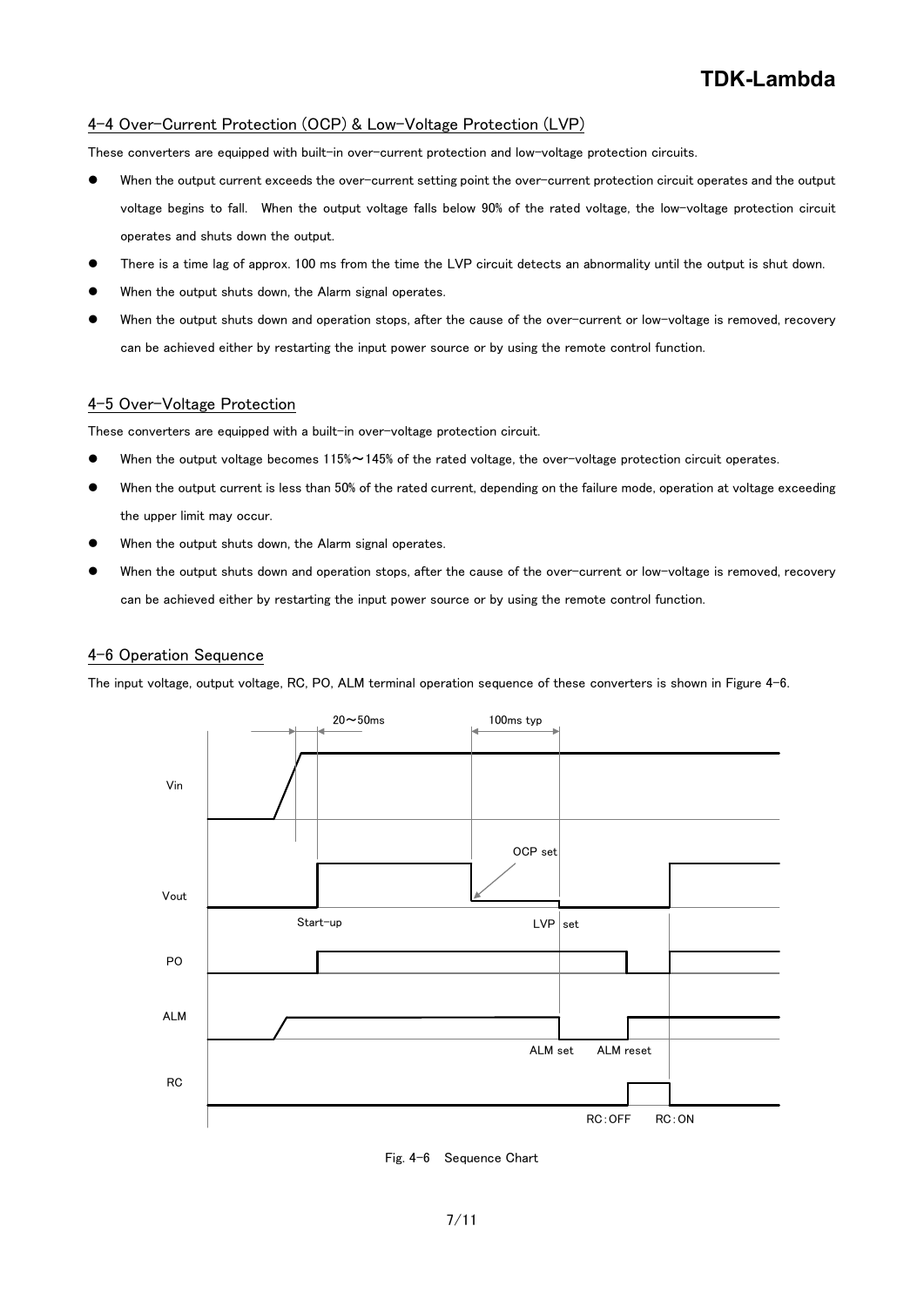# 4-7 Series Operation

For this converter series, it is possible to operate models of the same type in series.

- The maximum number of converters which can be operated in series is 2.
- When using series operation, connect the +Vin terminal , -Vin terminal ,PO terminal and ALM terminal of each converter to the same terminal of the other.



Fig. 4-7 Example Series Operation Connection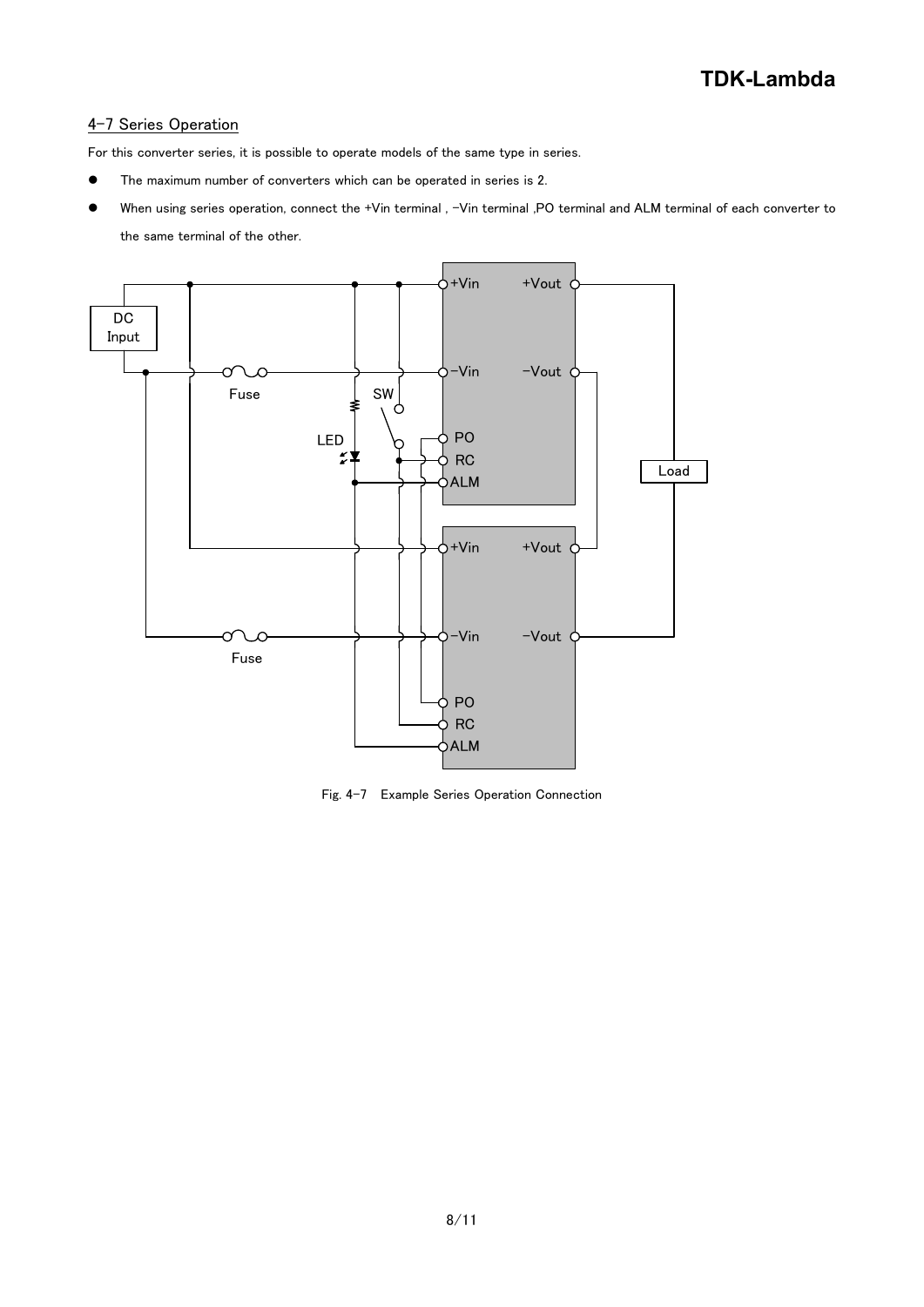### 4-8 Parallel Operation

For this converter series, it is possible to operate models of the same type in parallel.

- The maximum number of converters which can be operated in parallel is 10.
- When using parallel operation, connect the PO terminal and ALM terminal of each converter to the same terminal of the other.
- As much as possible, insure that the width, length and material of the wiring used for connecting each converter to the load are identical. There is the possibility that the current balance will collapse if there is a difference in the wiring from each respective converter to the load.



Fig. 4-8 Example Parallel Operation Connection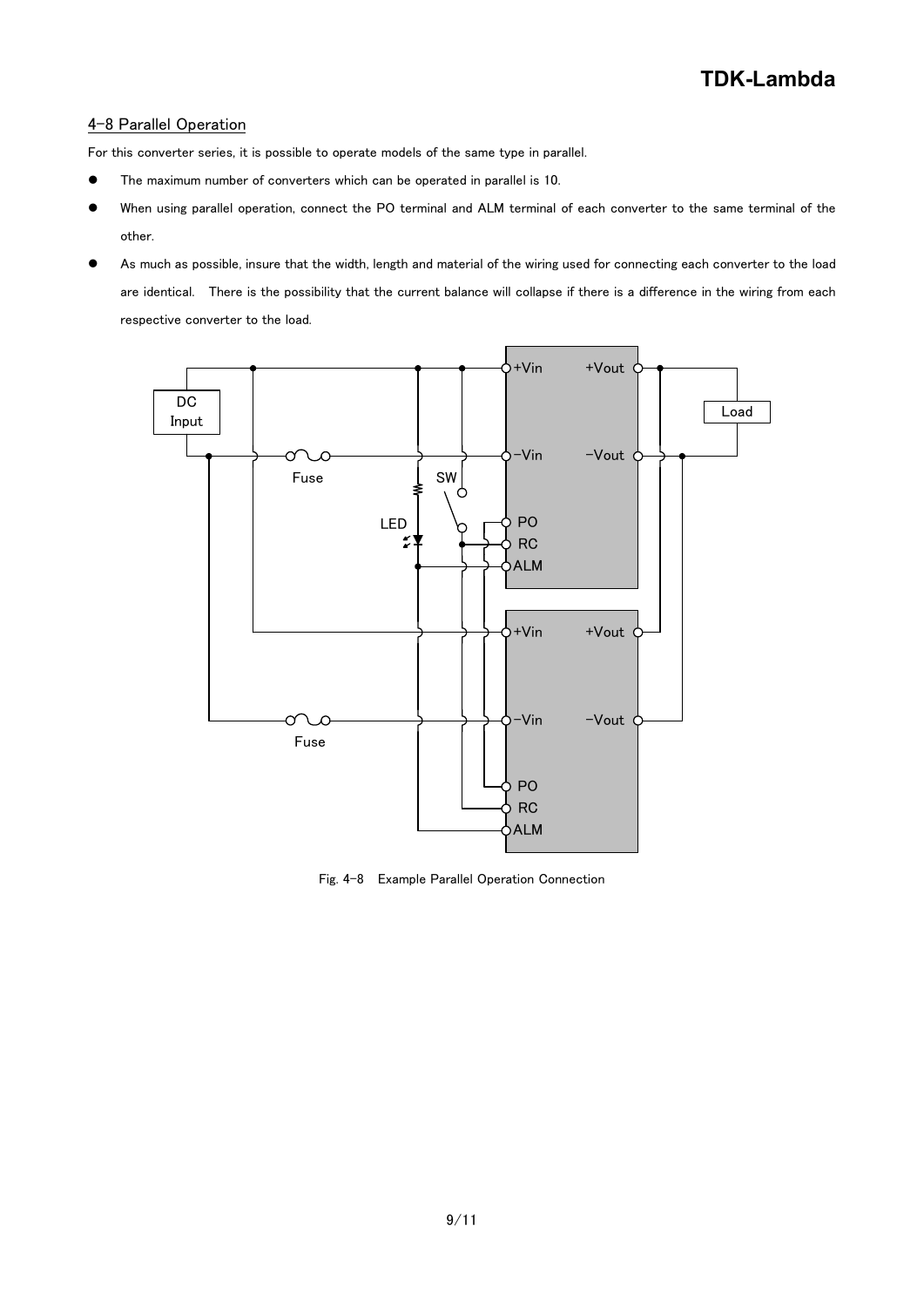# 5. Soldering Conditions / Cleaning Conditions / Installation Method

## 5-1 Soldering Conditions

# 【DIP Model】

Perform soldering of the converter to the board according to the conditions shown in Table 5-1.

Soldering is to be performed only one time per pin.

| LAUG V I QUIUGE QUIRIRUM S RIE DIE MOUGIS |                              |  |
|-------------------------------------------|------------------------------|--|
| Method                                    | Condition                    |  |
| Solder Dip                                | $260^{\circ}$ C 10 sec Max.  |  |
| Solder Iron                               | $380^{\circ}$ C $3$ sec Max. |  |

Table 5-1 Solder Conditions for DIP Models

#### 【SMD Model】

Lead free solder / high temperature reflow process conditions are shown in Figure 5-1.

The number of times permitted for reflow is 1 time.



Fig. 5-1 Reflow Process Conditions for SMD Models

## 5-2 Washing Conditions

It is recommended not to clean the board after soldering.

If cleaning is required, brush only the terminals so that the cleaning liquid does not adhere to the product.

Then, dry up thoroughly after washing.